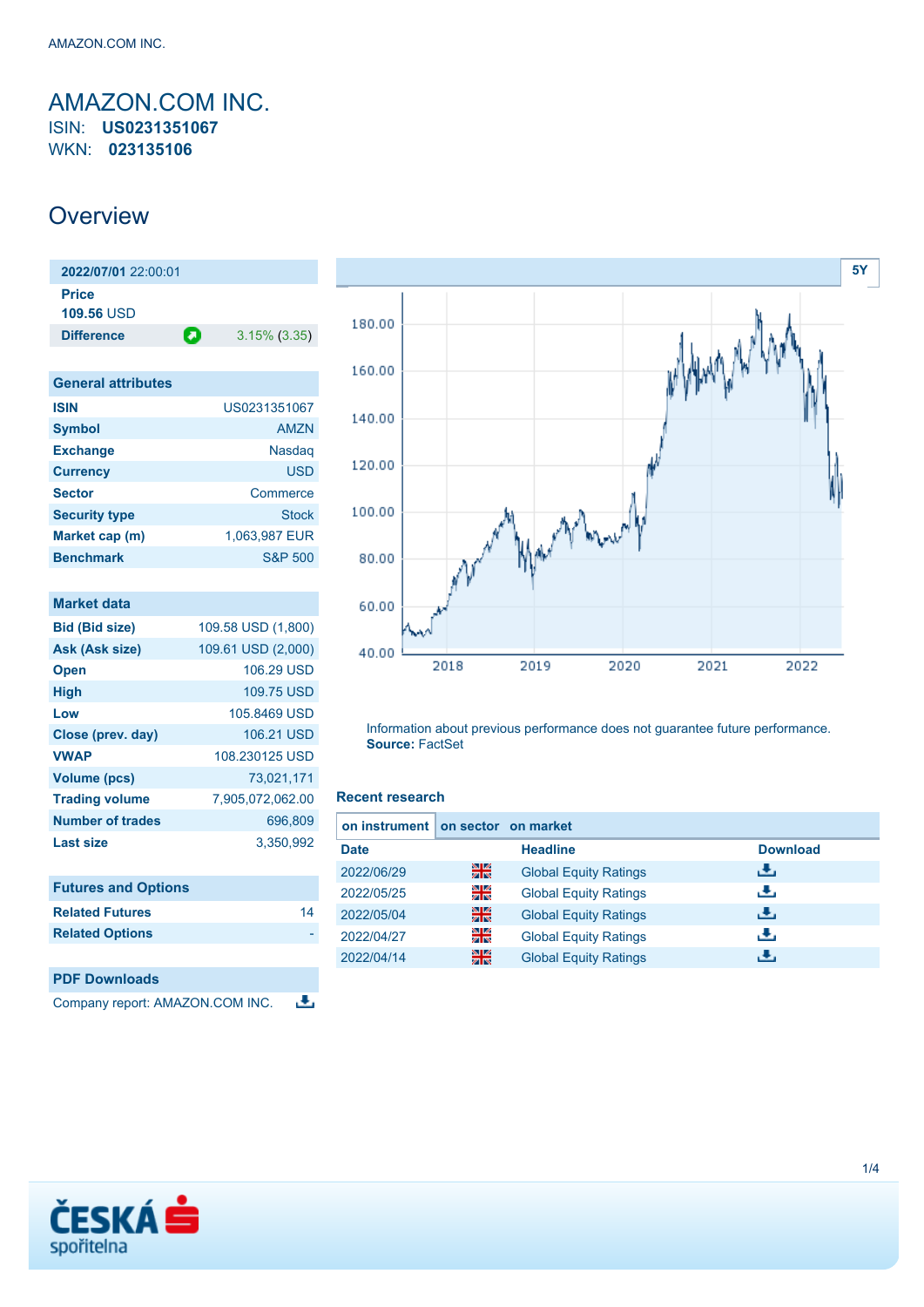# **Details**

**2022/07/01** 22:00:01 **Price**

**109.56** USD

**Difference a** 3.15% (3.35)

| <b>General attributes</b> |               |
|---------------------------|---------------|
| <b>ISIN</b>               | US0231351067  |
| <b>Symbol</b>             | AM7N          |
| <b>Exchange</b>           | <b>Nasdag</b> |
| <b>Currency</b>           | <b>USD</b>    |
| <b>Sector</b>             | Commerce      |
| <b>Security type</b>      | <b>Stock</b>  |
| Market cap (m)            | 1,063,987 EUR |
| <b>Benchmark</b>          | S&P 500       |

| Market data             |                    |
|-------------------------|--------------------|
| <b>Bid (Bid size)</b>   | 109.58 USD (1,800) |
| Ask (Ask size)          | 109.61 USD (2,000) |
| <b>Open</b>             | 106.29 USD         |
| <b>High</b>             | 109.75 USD         |
| Low                     | 105 8469 USD       |
| Close (prev. day)       | 106.21 USD         |
| <b>VWAP</b>             | 108 230125 USD     |
| <b>Volume (pcs)</b>     | 73.021.171         |
| <b>Trading volume</b>   | 7,905,072,062.00   |
| <b>Number of trades</b> | 696.809            |
| <b>Last size</b>        | 3.350.992          |

| <b>Performance and Risk</b> |                |           |           |  |  |
|-----------------------------|----------------|-----------|-----------|--|--|
|                             | 6 <sub>m</sub> | 1Y        | <b>3Y</b> |  |  |
| <b>Perf (%)</b>             | $-34.28%$      | $-36.17%$ | $+13.99%$ |  |  |
| Perf (abs.)                 | $-57.16$       | $-62.09$  | $+13.45$  |  |  |
| <b>Beta</b>                 | 1.70           | 1.56      | 0.91      |  |  |
| <b>Volatility</b>           | 54.32          | 42.18     | 35.31     |  |  |



Information about previous performance does not guarantee future performance. **Source:** FactSet

| <b>Price data</b>                                         |                         |
|-----------------------------------------------------------|-------------------------|
| $\emptyset$ price 5 days $\emptyset$ volume 5 days (pcs.) | 109.06 USD (74,876,236) |
| Ø price 30 days   Ø volume 30 days (pcs.)                 | 111.98 USD (88,793,037) |
| Ø price 100 days   Ø volume 100 days (pcs.)               | 135.82 USD (81,551,739) |
| Ø price 250 days   Ø volume 250 days (pcs.)               | 155.64 USD (73,723,418) |
| <b>YTD High   date</b>                                    | 171.40 USD (2022/01/04) |
| <b>YTD Low   date</b>                                     | 101.26 USD (2022/05/24) |
| 52 Weeks High   date                                      | 188.65 USD (2021/07/13) |
| 52 Weeks Low   date                                       | 101.26 USD (2022/05/24) |

### **All listings for AMAZON.COM INC.**

| <b>Date</b>    |  | <b>Trading</b><br>volume (mio.) | <b>Number of</b><br>trades                                                                                                  |
|----------------|--|---------------------------------|-----------------------------------------------------------------------------------------------------------------------------|
| 2022/<br>07/01 |  |                                 | 1,513                                                                                                                       |
| 2022/<br>07/01 |  |                                 | 6                                                                                                                           |
| 2022/<br>07/01 |  |                                 | 1.414                                                                                                                       |
| 2022/<br>07/01 |  |                                 | 48                                                                                                                          |
| 2020/          |  |                                 | 1                                                                                                                           |
|                |  | <b>Time Price</b>               | 17:35 104.12 EUR 11.94<br>17:32 103.96 EUR 0.02<br>22:26 105.06 EUR 11.15<br>21:50 105.00 EUR 0.31<br>17:35 106.00 USD 0.00 |

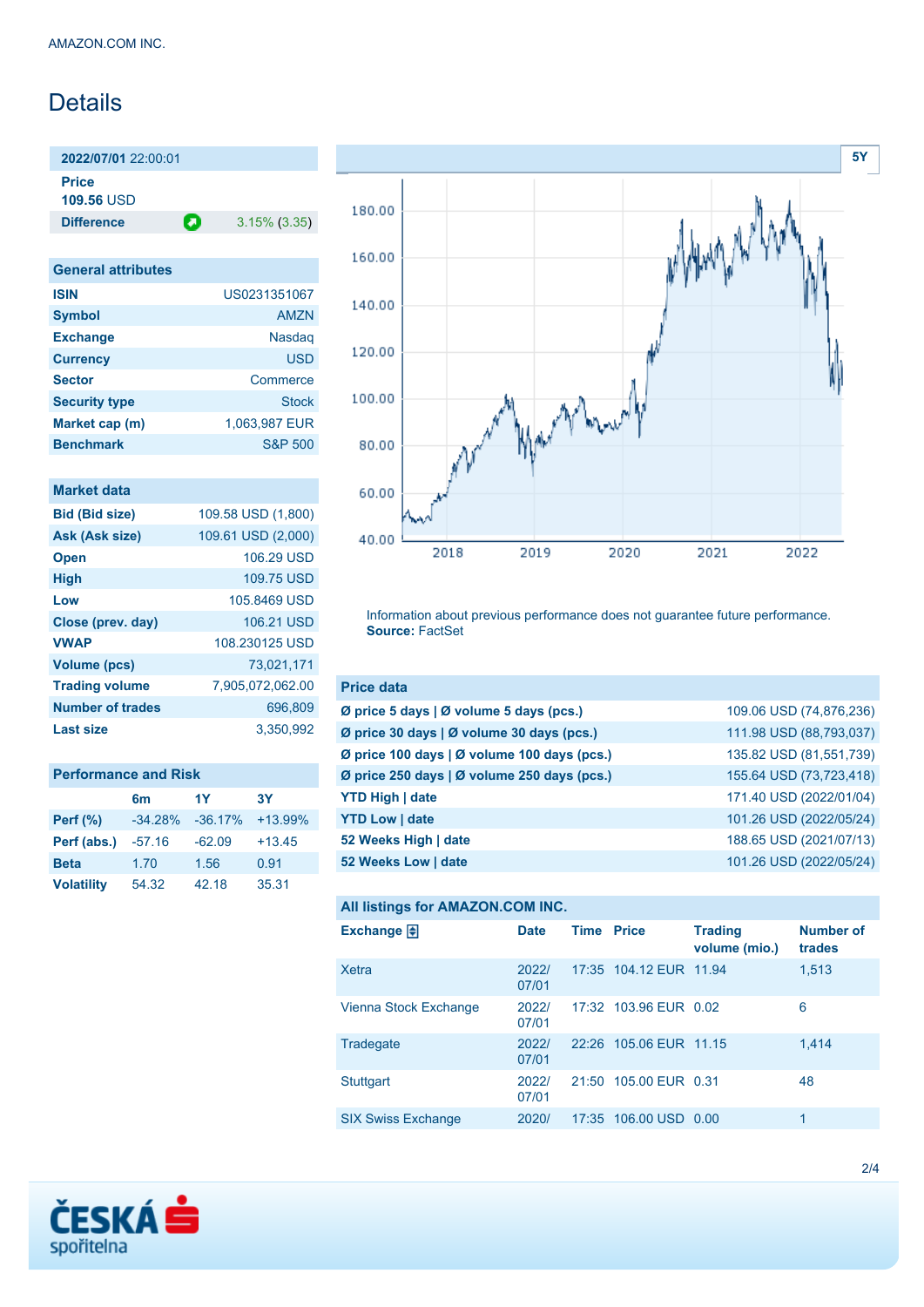|                                                   | 04/14          |                           |      |                         |
|---------------------------------------------------|----------------|---------------------------|------|-------------------------|
| <b>SIX Swiss Exchange</b>                         | 2022/<br>05/27 | 17:35 95.30 CHF           | 0.00 | 1                       |
| <b>Nasdaq</b>                                     | 2022/<br>07/01 | 22:00 109.56 USD 7,905.07 |      | 696,809                 |
| <b>Munich</b>                                     | 2022/<br>07/01 | 18:01 103.60 EUR 0.02     |      | $\overline{7}$          |
| London Stock Exchange                             | 2022/<br>07/01 | 17:35 107.96 USD 0.04     |      | 96                      |
| Hanover                                           | 2022/<br>07/01 | 17:42 104.10 EUR 0.00     |      | $\overline{\mathbf{4}}$ |
| Hamburg                                           | 2022/<br>07/01 | 18:03 103.52 EUR 0.02     |      | $\overline{7}$          |
| Frankfurt                                         | 2022/<br>07/01 | 21:59 104.98 EUR 0.74     |      | 89                      |
| <b>Duesseldorf</b>                                | 2022/<br>07/01 | 20:54 104.64 EUR 0.04     |      | 11                      |
| Borsa Italiana MTF Trading<br><b>After Hours</b>  | 2022/<br>07/01 | 20:05 103.40 EUR 0.01     |      | 3                       |
| Borsa Italiana MTF Global<br><b>Equity Market</b> | 2022/<br>07/01 | 17:35 104.06 EUR 1.02     |      | 156                     |
| <b>Berlin</b>                                     | 2022/<br>07/01 | 21:45 105.06 EUR 0.07     |      | 23                      |